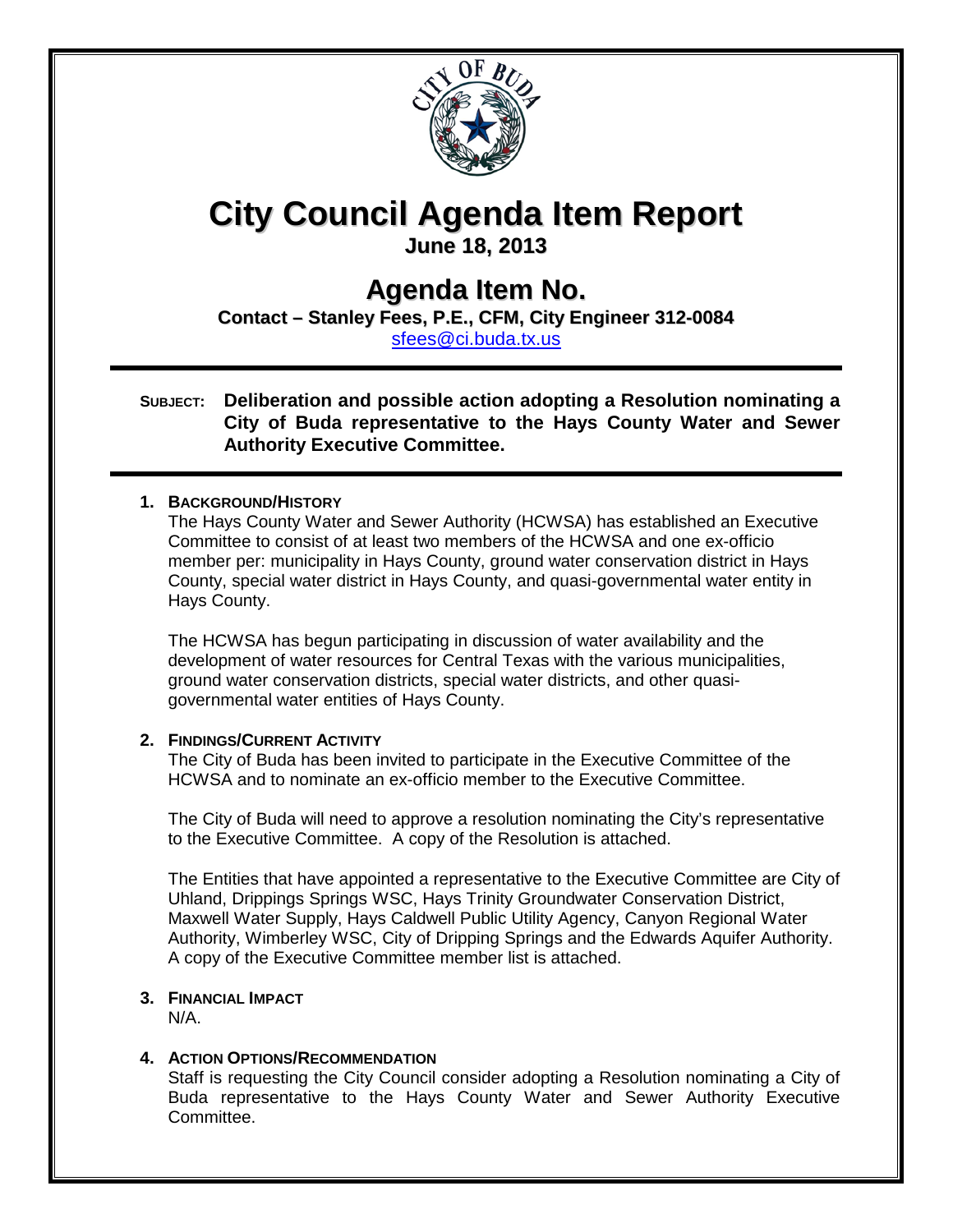## **Ex-officio Membership in the Executive Committee of the Hays County Water and Sewer Authority**

**WHEREAS**, the Hays County Water and Sewer Authority (HCWSA) established an Executive Committee on November 19<sup>th</sup> of 2012 to consist of at least two members of the HCWSA and one exofficio member per: municipality in Hays County, ground water conservation district in Hays County, special water district in Hays County, and quasi-governmental water entity in Hays County; and

**WHEREAS**, this entity wishes to participate in the discussion of water availability and the development of water resources for Central Texas with the various municipalities, ground water conservation districts, special water districts, and other quasi-governmental water entities of Hays County; and

**WHEREAS**, this entity has the ability to nominate one representative for Ex-officio membership in the Executive Committee of the Hays County Water and Sewer Authority as prescribed by the HCWSA bylaws;

**NOW, THEREFORE**, **BE IT RESOLVED**, that the City of Buda, hereby nominates the following representative for Ex-officio membership in the Executive Committee of the Hays County Water and Sewer Authority:

> \_\_\_\_\_\_\_\_\_\_\_\_\_\_\_\_\_\_\_\_\_\_\_\_\_\_\_\_\_\_\_\_\_\_\_\_ **Name of Proposed Ex-officio Member**

**RESOLVED THIS \_\_\_\_\_ day of \_\_\_\_\_\_\_\_\_\_\_\_\_\_\_\_\_\_\_\_\_\_\_, 20\_\_\_, AS IS EVIDENCED BY THE SIGNATURES BELOW**

**ATTEST:**

**\_\_\_\_\_\_\_\_\_\_\_\_\_\_\_\_\_\_\_\_\_\_\_\_\_\_\_\_\_\_\_\_**